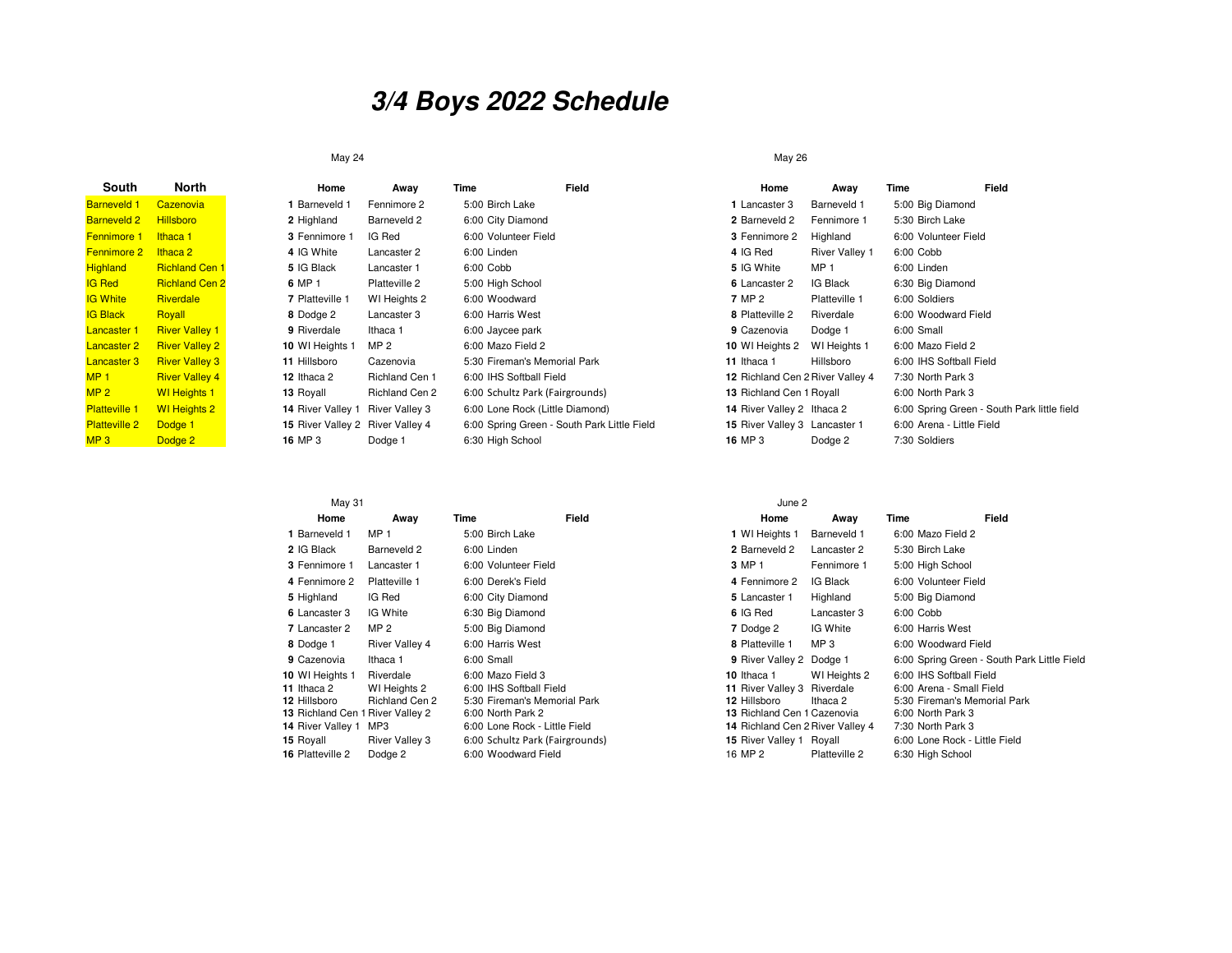| South                | North                 |
|----------------------|-----------------------|
| <b>Barneveld 1</b>   | Cazenovia             |
| <b>Barneveld 2</b>   | <b>Hillsboro</b>      |
| <b>Fennimore 1</b>   | Ithaca 1              |
| <b>Fennimore 2</b>   | Ithaca 2              |
| <b>Highland</b>      | <b>Richland Cen 1</b> |
| <b>IG Red</b>        | <b>Richland Cen 2</b> |
| <b>IG White</b>      | <b>Riverdale</b>      |
| <b>IG Black</b>      | Royall                |
| <b>Lancaster 1</b>   | <b>River Valley 1</b> |
| <b>Lancaster 2</b>   | <b>River Valley 2</b> |
| <b>Lancaster 3</b>   | <b>River Valley 3</b> |
| MP <sub>1</sub>      | <b>River Valley 4</b> |
| MP <sub>2</sub>      | <b>WI</b> Heights 1   |
| <b>Platteville 1</b> | <b>WI Heights 2</b>   |
| <b>Platteville 2</b> | Dodge 1               |
| MP <sub>3</sub>      | Dodge <sub>2</sub>    |

| June 7            |                       |      |                                 | June 9            |
|-------------------|-----------------------|------|---------------------------------|-------------------|
| Home              | Away                  | Time | Field                           | Home              |
| 1 Barneveld 1     | MP <sub>2</sub>       |      | 5:00 Birch Lake                 | 1 WI Heights 2    |
| 2 MP 1            | Barneveld 2           |      | 6:00 Soldiers                   | 2 Barneveld 2     |
| 3 Fennimore 1     | Lancaster 2           |      | 6:00 Derek's Field              | 3 MP 2            |
| 4 Lancaster 3     | Fennimore 2           |      | 5:30 Small Diamond              | 4 MP 1            |
| 5 Highland        | IG White              |      | 6:00 City Diamond               | 5 Lancaster 2     |
| 6 IG Red          | Platteville 2         |      | 7:30 Cobb                       | 6 Riverdale       |
| 7 IG Black        | Riverdale             |      | 6:00 Cobb                       | 7 IG White        |
| 8 Platteville 1   | Lancaster 1           |      | 6:00 Woodward Field             | 8 Platteville 2   |
| 9 Hillsboro       | Richland Cen 1        |      | 6:00 Fireman's Memorial Park    | 9 Dodge 1         |
| 10 WI Heights 2   | <b>Richland Cen 2</b> |      | 6:00 Mazo Field 2               | 10 Richland Cen 2 |
| 11 Dodge 1        | WI Heights 1          |      | 6:00 Harris West                | 11 Royall         |
| 12 River Valley 3 | Ithaca 2              |      | 6:00 Arena - Little Field       | 12 River Valley 4 |
| 13 Cazenovia      | Royall                |      | 6:00 Small                      | 13 Ithaca 2       |
| 14 Ithaca 1       | <b>River Valley 1</b> |      | 6:00 IHS Softball Field         | 14 River Valley 1 |
| 15 MP 3           | <b>River Valley 2</b> |      | 7:30 Soldiers                   | 15 River Valley 2 |
| 16 River Valley 4 | Dodge 2               |      | 6:00 Plain - Downtown Big Field | 16 Lancaster 1    |

| Time | Field                           |
|------|---------------------------------|
|      | 5:00 Birch Lake                 |
|      | 6:00 Soldiers                   |
|      | 6:00 Derek's Field              |
|      | 5:30 Small Diamond              |
|      | 6:00 City Diamond               |
|      | 7:30 Cobb                       |
|      | $6:00$ Cobb                     |
|      | 6:00 Woodward Field             |
|      | 6:00 Fireman's Memorial Park    |
|      | 6:00 Mazo Field 2               |
|      | 6:00 Harris West                |
|      | 6:00 Arena - Little Field       |
|      | 6:00 Small                      |
|      | 6:00 IHS Softball Field         |
|      | 7:30 Soldiers                   |
|      | 6:00 Plain - Downtown Big Field |
|      |                                 |

|                      |                       | June 7                     |                       | June 9                          |       |                             |                       |                                 |                                             |
|----------------------|-----------------------|----------------------------|-----------------------|---------------------------------|-------|-----------------------------|-----------------------|---------------------------------|---------------------------------------------|
|                      |                       | Home                       | Away                  | Time                            | Field | Home                        | Away                  | Time                            | Field                                       |
| outh                 | North                 | l Barneveld 1              | MP <sub>2</sub>       | 5:00 Birch Lake                 |       | 1 WI Heights 2              | Barneveld 1           | 6:00 Mazo Field 3               |                                             |
| veld 1               | Cazenovia             | 2 MP 1                     | Barneveld 2           | 6:00 Soldiers                   |       | 2 Barneveld 2               | Lancaster 3           | 5:30 Birch Lake                 |                                             |
| veld 2               | <b>Hillsboro</b>      | 3 Fennimore 1              | Lancaster 2           | 6:00 Derek's Field              |       | 3 MP 2                      | Fennimore 1           | 5:00 High School                |                                             |
| more :               | Ithaca 1              | 4 Lancaster 3              | Fennimore 2           | 5:30 Small Diamond              |       | 4 MP 1                      | Fennimore 2           | 6:30 High School                |                                             |
| more 2               | Ithaca 2              | 5 Highland                 | IG White              | 6:00 City Diamond               |       | 5 Lancaster 2               | MP <sub>3</sub>       | 4:00 Big Diamond                |                                             |
| ınd                  | <b>Richland Cen 1</b> | 6 IG Red                   | Platteville 2         | 7:30 Cobb                       |       | 6 Riverdale                 | IG Red                | 6:00 Jaycee park                |                                             |
|                      | <b>Richland Cen 2</b> | 7 IG Black                 | Riverdale             | 6:00 Cobb                       |       | 7 IG White                  | Platteville 1         | 6:00 Linden                     |                                             |
| iite                 | Riverdale             | 8 Platteville 1            | Lancaster 1           | 6:00 Woodward Field             |       | 8 Platteville 2             | IG Black              | 6:00 Woodward Field             |                                             |
| ick.                 | Royall                | 9 Hillsboro                | Richland Cen 1        | 6:00 Fireman's Memorial Park    |       | 9 Dodge 1                   | <b>River Valley 3</b> | 6:00 Harris West                |                                             |
| ster 1               | <b>River Valley 1</b> | 10 WI Heights 2            | Richland Cen 2        | 6:00 Mazo Field 2               |       | 10 Richland Cen 2 Hillsboro |                       | 6:00 North Park 3               |                                             |
| ster 2               | <b>River Valley 2</b> | 11 Dodge 1                 | WI Heights 1          | 6:00 Harris West                |       | 11 Royall                   | WI Heights 1          | 6:00 Schultz Park (Fairgrounds) |                                             |
| ster 3               | <b>River Valley 3</b> | 12 River Valley 3 Ithaca 2 |                       | 6:00 Arena - Little Field       |       | 12 River Valley 4           | Ithaca 1              | 6:00 Plain - Saint Lukes Field  |                                             |
|                      | <b>River Valley 4</b> | 13 Cazenovia               | Royall                | 6:00 Small                      |       | 13 Ithaca 2                 | Cazenovia             | 6:00 IHS Baseball Field         |                                             |
|                      | <b>WI</b> Heights 1   | 14 Ithaca 1                | <b>River Valley 1</b> | 6:00 IHS Softball Field         |       | 14 River Valley 1           | Richland Cen 1        | 6:00 Lone Rock Little Field     |                                             |
| <mark>ville 1</mark> | <b>WI</b> Heights 2   | <b>15 MP 3</b>             | <b>River Valley 2</b> | 7:30 Soldiers                   |       | 15 River Valley 2 Highland  |                       |                                 | 6:00 Spring Green - South Park Little Field |
| ville 2              | Dodge 1               | 16 River Valley 4 Dodge 2  |                       | 6:00 Plain - Downtown Big Field |       | 16 Lancaster 1              | Dodge 2               | 5:30 Big Diamond                |                                             |
|                      |                       |                            |                       |                                 |       |                             |                       |                                 |                                             |

| June 14           |                       |      |                                             | June 16                        |                       |      |                                |
|-------------------|-----------------------|------|---------------------------------------------|--------------------------------|-----------------------|------|--------------------------------|
| Home              | Awav                  | Time | Field                                       | Home                           | Awav                  | Time | Field                          |
| 1 Barneveld 1     | <b>River Valley 3</b> |      | 5:00 Birch Lake                             | 1 River Valley 4               | Barneveld 1           |      | 6:00 Plain - Saint Lukes Field |
| 2 WI Heights 2    | Barneveld 2           |      | 6:00 TBD                                    | 2 Barneveld 2                  | Ithaca 1              |      | 5:30 Birch Lake                |
| 3 Fennimore 1     | Highland              |      | 6:00 Derek's Field                          | 3 Platteville 2                | Fennimore 1           |      | 7:30 Woodward Field            |
| 4 Platteville 2   | Fennimore 2           |      | 6:00 Woodward Field                         | 4 Fennimore 2                  | <b>River Valley 2</b> |      | 6:00 Volunteer Field           |
| 5 IG Red          | Platteville 1         |      | 6:00 Linden                                 | 5 Lancaster 3                  | Highland              |      | 5:30 Big Diamond               |
| 6 Royall          | IG White              |      | 6:00 Schultz Park (Fairgrounds)             | 6 Ithaca 2                     | IG Red                |      | 6:00 IHS Softball Field        |
| 7 IG Black        | Ithaca 2              |      | 6:00 Cobb                                   | 7 IG White                     | Richland Cen 2        |      | 6:00 Linden                    |
| 8 Lancaster 1     | MP <sub>1</sub>       |      | 4:00 Big Diamond                            | 8 Platteville 1                | Dodge 1               |      | 6:00 Woodward Field            |
| 9 Lancaster 2     | <b>River Valley 1</b> |      | 5:30 Big Diamond                            | 9 Lancaster 1                  | MP 2                  |      | 7:00 Big Diamond               |
| 10 MP 2           | Dodge 1               |      | 7:30 Soldiers                               | 10 MP 1                        | Lancaster 2           |      | 6:00 High School               |
| 11 Riverdale      | Hillsboro             |      | 6:00 Jaycee park                            | 11 Richland Cen 1 WI Heights 1 |                       |      | 6:00 North Park 3              |
| 12 Ithaca 1       | <b>Richland Cen 1</b> |      | 6:00 IHS Softball Field                     | 12 Hillsboro                   | Royall                |      | 5:30 Fireman's Memorial Park   |
| 13 River Valley 2 | Richland Cen 2        |      | 6:00 Spring Green - South Park Little Field | 13 Riverdale                   | MP <sub>3</sub>       |      | 6:00 Jaycee park               |
| 14 WI Heights 1   | Cazenovia             |      | 6:00 Mazo Field 3                           | 14 River Valley 3              | WI Heights 2          |      | 6:00 Arena - Little Diamond    |
| 15 MP 3           | <b>River Valley 4</b> |      | 6:00 Soldiers                               | 15 Cazenovia                   | <b>River Valley 1</b> |      | 6:00 Small                     |
| 16 Dodge 2        | Lancaster 3           |      | 6:00 Harris West                            | 16 Dodge 2                     | <b>IG Black</b>       |      | 6:00 Harris West               |